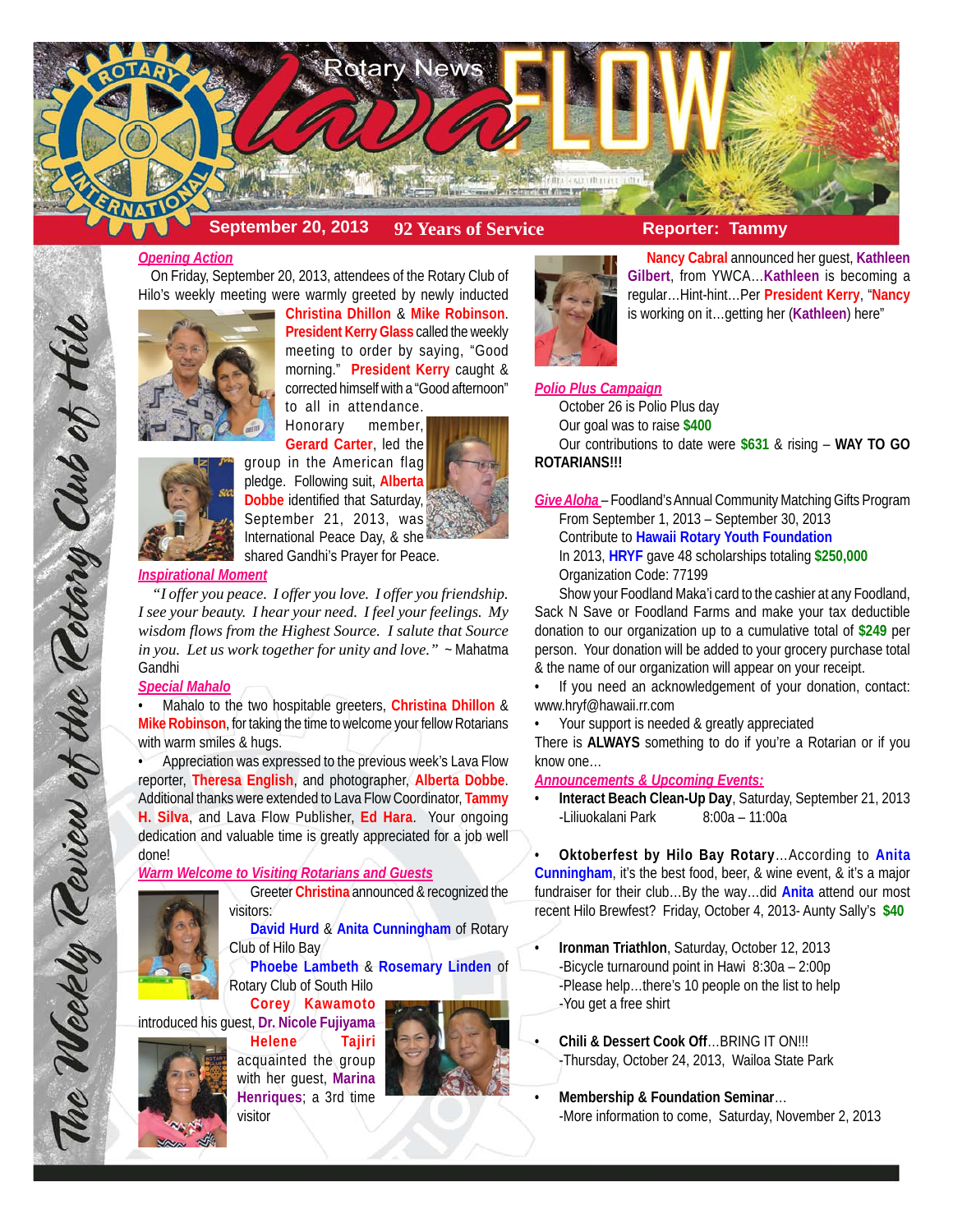## *Birthdays:*

**Yoko Hayano** September 3 **John McVickar** September 4 **Bob Fox** September 5 **Craig Shikuma** September 9 **Cel Ruwethin** September 10 **Cindy Boots** September 14 **Tim Beatty** September 22 **Sam Wallis Jr.** September 22 **Aki Watanabe** September 24

# *Club Anniversary:*

**Tom Olcott** September 1, 2006 **Joe Hanley Jr.** September 4, 1987 **Jimmy Yagi** September 17, 1965 **Ian Birnie** September 20, 1985 **Newton Chu** September 22, 1995 **Jerry Watanabe** September 22, 1989 **Tim Beatty** September 27, 2002 **Corey Kawamoto** September 27, 2002

## *Wedding Anniversary:*

**Tim & Kanoa Beatty** September 2 **Helen & Don Hemmes** September 2 **Rand & Joann Mundo** September 6 **Misti & James Tyrin** September 8 **Alan & Zohra Kusunoki** September 20

#### *Announcements:*

**-Fri. Sept. 27 Jason Chu -Fri. Oct 4 Club Assembly Speakers -Fri. Oct. 11 Glen Harris Achieving Your Dreams -Fri. Oct. 18 Dr. Randy Hirokawa Group Dynamics -Thurs. Oct. 24 Chili/Dessert Social -Fri. Oct. 25 No Meeting Fri. Nov. 4 Cliff Townsend Puna Geothermal Plant**

| President Elect  Richard Johnson              |  |
|-----------------------------------------------|--|
| Immediate Past President  Alan Kusunoki       |  |
| Vice President  Alberta Dobbe                 |  |
|                                               |  |
|                                               |  |
| Sergeant-at-Arms  Cindy Boots                 |  |
|                                               |  |
| Public Relations  Robert Hanley               |  |
| Club Administration  Tom Brown                |  |
| Service Projects  Mitchell Dodo               |  |
| Rotary Foundations  Alan Kusunoki             |  |
|                                               |  |
| International Service  Steve Yoshida          |  |
| Community Service  Wallace Wong               |  |
| New Generations  Glenn Harris                 |  |
| Vocational Service  Bobby Stivers-Apiki       |  |
| Hilo Rotary Club Foundation  John McVickar    |  |
| Hawaii Rotary Youth Foundation  Mitchell Dodo |  |
| The Rotary Foundation  Alan Kusunoki          |  |
|                                               |  |
|                                               |  |
|                                               |  |
| Lava Flow Editor  Tammy Silva                 |  |

• **Scholastic Books** – Kindergarten Reading Program

-According to **Glenn Harris**…WE NEED MORE VOLUNTEERS

-There are approximately 20 volunteers at this time

-This is an outstanding opportunity to reach out & impress upon a number of students by reading to them for only 15 – 30 minutes per month

#### • **Educational Forum on the JONES ACT REFORM**

-Co-sponsored by the Hawaii Island Portuguese Chamber of

Commerce & the Conservative Forum for Hawaii -Friday, October 4, 2013, Naniloa Crown Room, 6:00pm

-Contact Walter Moe, Consecutive Forum President: 966-5420

-Contact Joseph Marsh, Portuguese Chamber President:

935-1865

## **What is the Jones Act Reform???**

-The Jones Act is a 1920 federal shipping law which affects nearly every product brought in to or out of Hawaii, by requiring all shipping between American ports be on American built, flagged, & crewed vessels only. It has been hailed as preserving a key American marine resource & sea-lift capability as a national defense supplement, & criticized as a 93 year old outdated law that increases the cost of living for every citizen substantially & unnecessarily.

-According to **Chris Tamm**, the paper messed up the date & time information of the scheduled event, &, to top it off…It is scheduled on the same night as the Oktoberfest. It was suggested that Rotarians attend the Oktoberfest, grab a sausage & beer, & head on over to the Jones Act Reform Educational Forum…WHAT A TERRIFIC PLAN. -This forum could not come at a better time; **Doug Arnott** recently called & said that the sky was falling…A couple flew all the way from Vancouver to Hawaii to catch cruise boat; however, the eager passenger could not get onto the vessel.

-The phone tree was immediately put into effect; **Susan** contacted **Lorraine Inouye** & **Lorraine** called her connections in Washington…WAY TO GO, **LORRAINE** ?

-What interesting timing on this adverse event…We are still unsure if they'll get on the ship.

## *Club Birthday Celebrations and Anniversaries* **-Birthday Celebrations:**

**Cindy Boots** – September 14 **Christina Dhillon** – September 14 According to **President Kerry**...**Cindy** & **Christina** are the same age since they share the same birthday. **Cindy** chimed in stating that **Christina** does not want to be the same age as she is since **Cindy** identified that **Christina** was born when she (**Cindy**) was a freshman in high school. **-Anniversaries:**

**Alan** & **Zohra Kusunoki** – September 20 (41 years together…WHAT A BLESSING) **-Club Anniversaries**

#### **Jimmy Yagi** – September 17 (48 years) **Ian Birnie** – September 20 (28 years)

#### *Happy Dollars*

-**Cindy Boots** shared HAPPY DOLLARS for her happy birthday with a check to the **Hawaii Rotary Youth Foundation**

-**Christina Dhillon** collectively reveled in her glee with **\$20** – **HAPPY DOLLARS** for her newly acquired position with Bank of America Merrill Lynch…Congratulations & good luck ?

-**Susan Munro** was **\$80** happy for **John McVickar's** come back after having out bid her on a fine piece of jewelry; thank you **John** for securing another pair. Another **\$20** – **HAPPY DOLLARS** was added to the mini fortune for **Doug Arnott's** efforts to render aid

-**Jim Cheney** contributed **\$10** – **HAPPY DOLLARS** to the general fund

-**President Kerry** boldly accused **Theresa English** for an alleged typo in last week's Lava Flow; however, **Nancy Cabral** quickly retorted in **Theresa's** defense…**Nancy** donated **\$5 HAPPY DOLLARS** for **Theresa's** "owie." **Nancy** was also gone for 10 days to attend 12 rodeos…And for this…she was **\$5 happy** & glad for a cushion seat to sit on & for the Lava Flow reports that helped her to catch up on Rotary meeting scoops. The Lava Flow is our very own version of IN TOUCH WEEKLY magazine

-Welcome back **Richard** & **Jennie Johnson**! On their most recent adventure, **Richard** got to spend time with his most favorite Rotarian finding ducks & keeping ducks from getting ill. Thank you, **Richard** & **Jennie**, for making a positive difference in this world ?

-**Reverend Tom Olcott** thanked **Sally**, **Biff**, **John**, & his wife for aiding with his (**Reverend Tom's**) moving sale. According to **Reverend Tom**…with the success of the moving sale, his daughter strongly believes that he has found a new career in sales & for that reason, he has contributed **\$20** – **HAPPY DOLLARS** to **Polio Plus**

Special Recognition – **PAUL HARRIS SOCIETY** -**Dave Hurd** attended this meeting to honor 3 special newly appointed members of the **Paul Harris Society**

-Members of the **Paul Harris Society** agree to give **\$1000** every single year; this contribution constitutes of 3% of the world & 35% of Rotary funds

-It is because of this generous contribution that

#### Photos by **Gail Takaki**